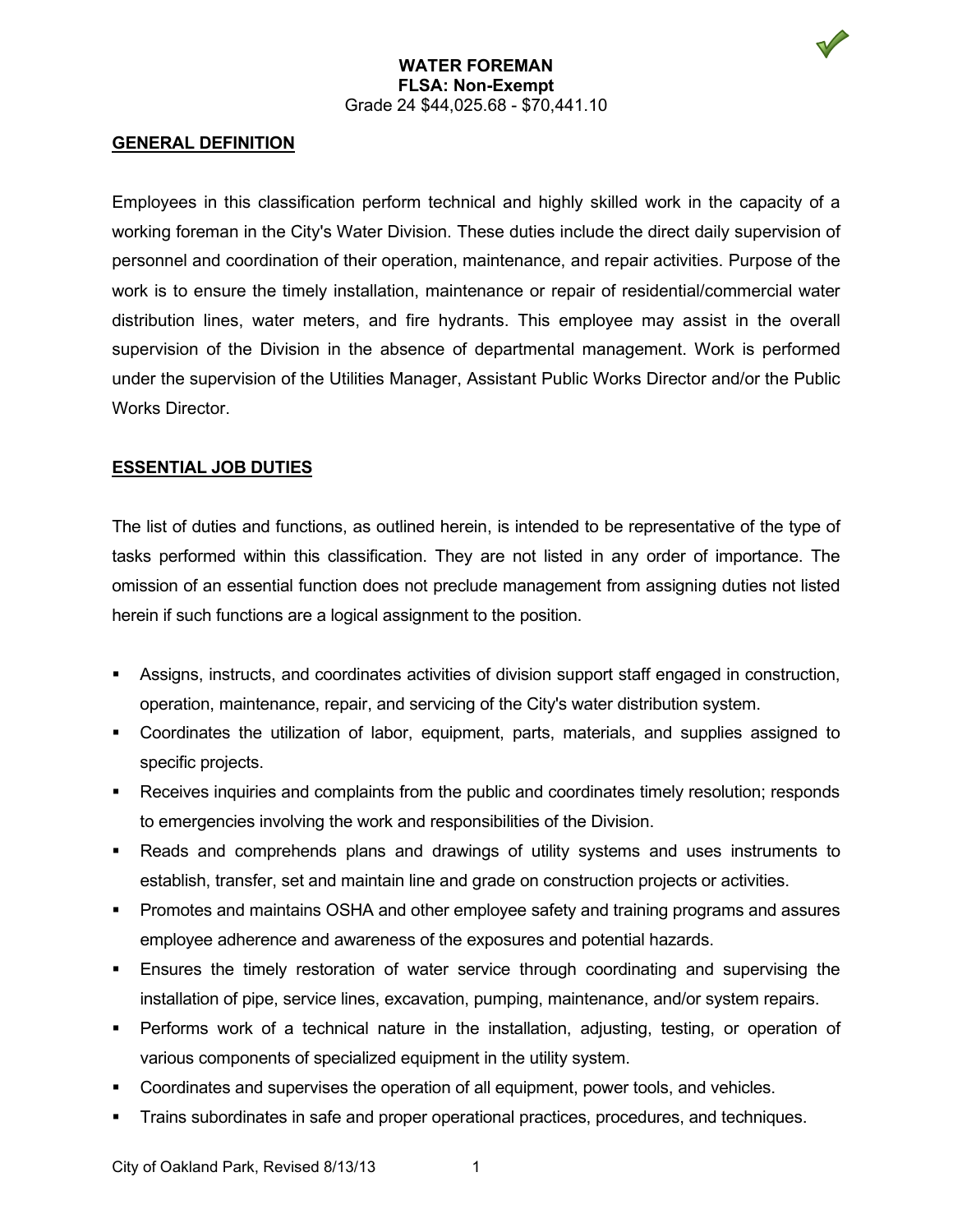- Maintains records of labor, equipment, and materials used and other essential data records specific to the Division; assists in the preparation of monthly reports.
- Performs manual labor and operates assigned equipment, tools, or vehicles as needed.
- Monitors work in progress and assists as needed; provides guidance and instruction in the more complex aspects of the work.
- Tests and inspects completed projects/tasks for adherence to work orders, job specifications, and applicable regulatory standards.
- Ensure compliance with all applicable laws, ordinances, codes, administrative, and safety policies.
- Requires regular attendance to scheduled work shifts.

# **KNOWLEDGE, SKILLS & ABILITIES**

- Basic working knowledge of chemistry and math.
- Substantial knowledge and skill in principles and methods of operating assigned equipment.
- Mechanical aptitude and ability to perform installation, maintenance, and repair of water distribution equipment and associated peripheral components.
- Ability to give clear and specific verbal or written instructions as well as to understand and follow verbal or written instructions.
- Ability to supervise small groups of employees under field conditions.
- Ability to utilize computers and standard office environment applications, e.g., word processors, spreadsheets, email.
- Communicates with co-workers, management, citizens, and others in a courteous and professional manner.
- Conforms with and abides by all departmental and City regulations, policies, work procedures, and instructions.
- Knowledge of regulatory issues affecting municipal water distribution systems.

## **MINIMUM ACCEPTABLE EDUCATION, TRAINING & EXPERIENCE**

High school diploma or GED equivalent; supplemented by more than five (5) years progressively knowledgeable experience in the water distribution field, with experience in a lead worker or supervisory capacity and demonstrated technical skills in the more complex aspects of the work. Must hold a State of Florida Class  $E$  Driver's License and Level 2 Distribution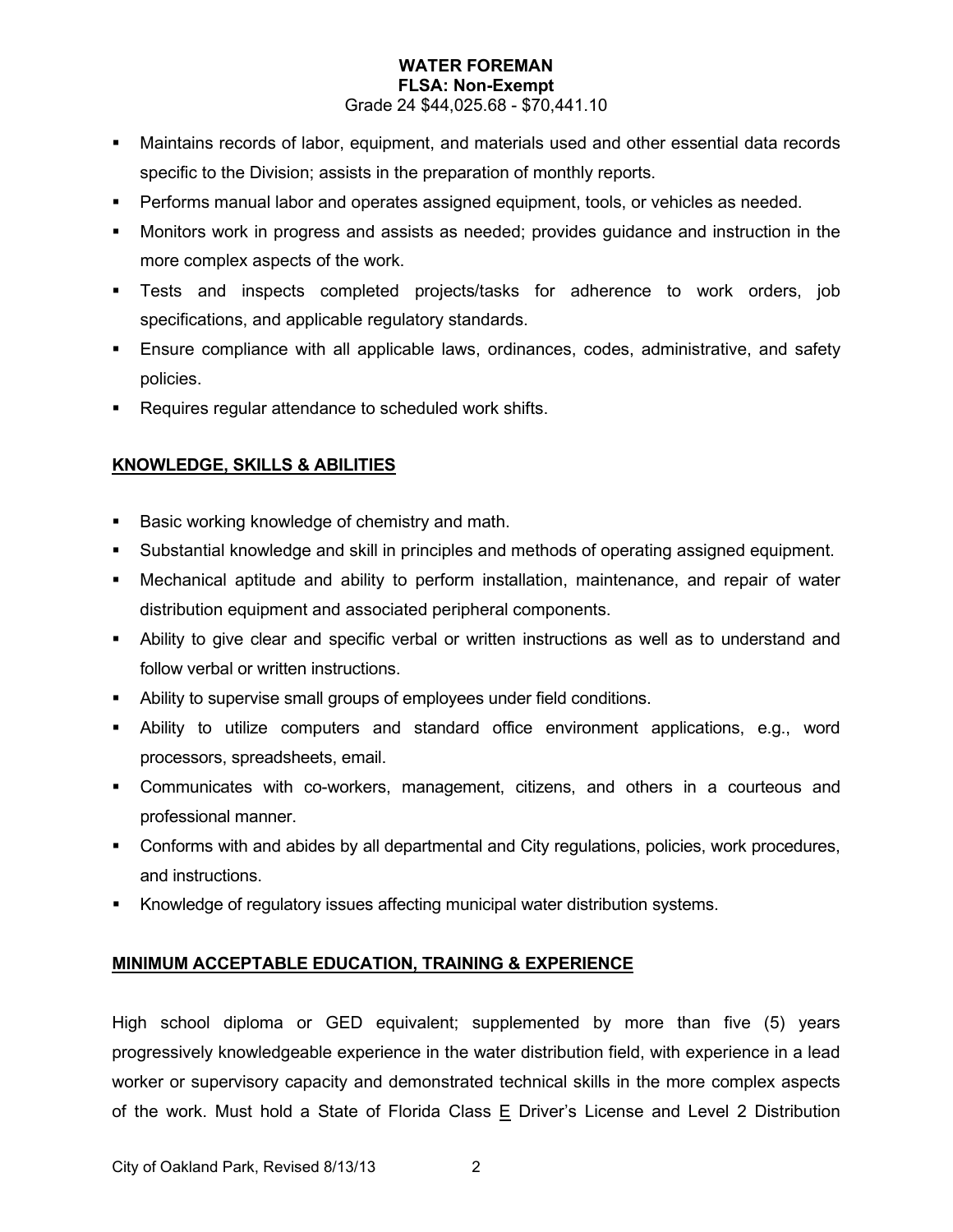System Operator License. Position will be required to be on call, including nights, holidays, and weekends.

#### **PREFERRED**

Must hold a State of Florida Class B Driver's License with Tanker Endorsement

## **PHYSICAL REQUIREMENTS**

The City of Oakland Park is an Equal Opportunity Employer. In compliance with the Americans with Disabilities Act (42 U.S. C. 12101 et. seq.), the City of Oakland Park will provide reasonable accommodations to qualified individuals with disabilities and encourages both prospective and current employees to discuss potential accommodations with the employer. The physical demands described here are representative of those that must be met by an employee to successfully perform the essential functions of this job.

- **The employee is frequently required to climb, balance, stoop, kneel, crouch, or crawl.**
- Must be able to operate objects, tools or controls and reach with arms and hands.
- Must be able to remain outdoors for extended periods in high heat and humidity conditions.
- Traverse rough terrain, walk up or down stairwells, ladders, slopes or steps.
- **The employee must frequently lift and/or move up to 75 pounds.**
- **Vision ability includes close and peripheral vision, color distinction, and depth perception.**
- **Must be able to work in close and confined spaces.**
- **Written and oral communication skills.**
- Ability to wear all required personal protective equipment including respirator (must pass respirator test).

A review of this position has excluded the marginal functions of the position that are incidental to the performance of fundamental job duties. All duties and responsibilities are essential job functions and requirements are subject to possible modifications to reasonably accommodate individuals with disabilities. To perform this job successfully, the incumbent(s) will possess the abilities and aptitudes to perform each duty proficiently. Some requirements may exclude individuals who pose a direct threat of significant risk to the health or safety of themselves or others. Requirements are representative of the minimum level of knowledge, skills, and ability.